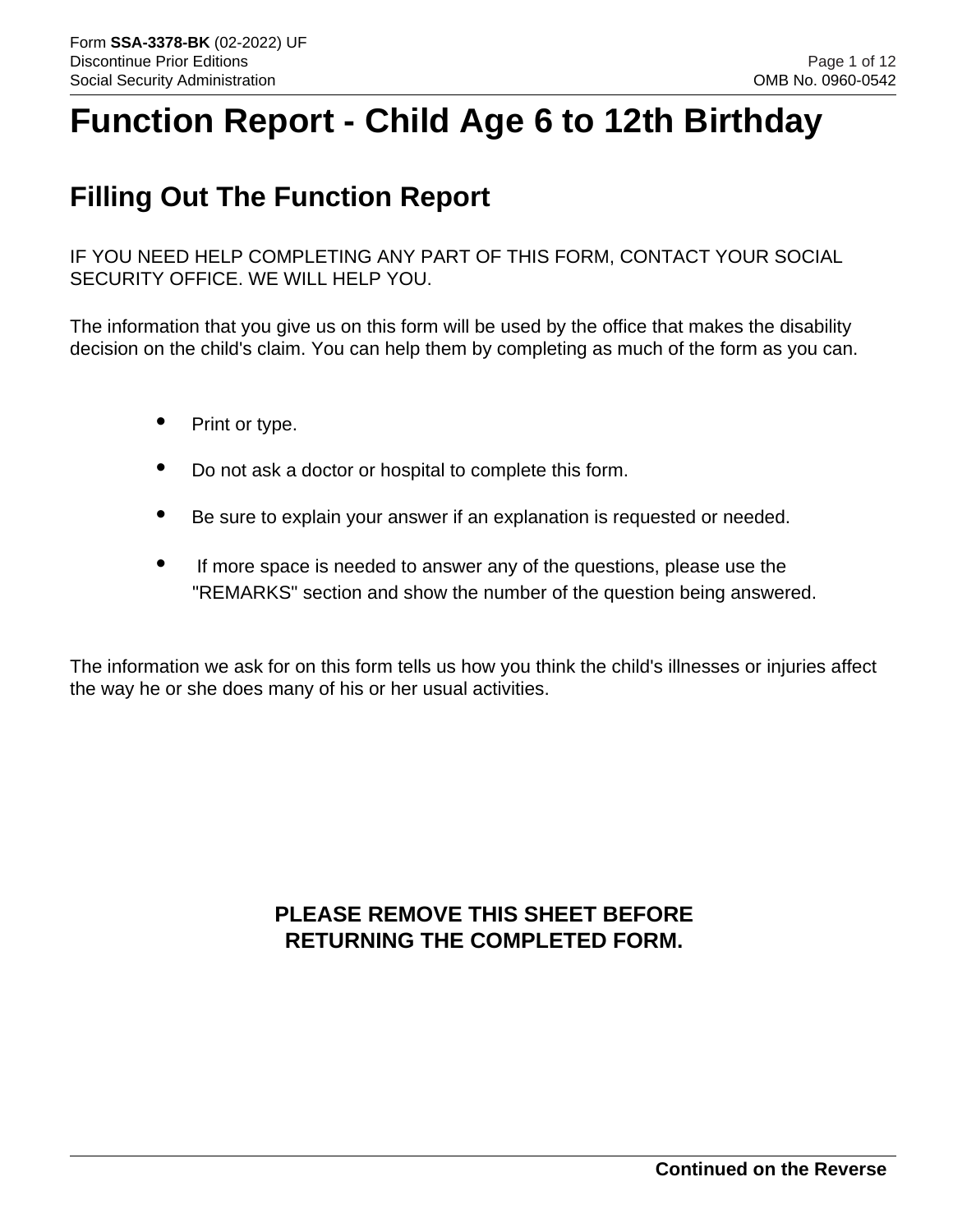#### **Privacy Act Statement**

#### **Collection and Use of Personal Information**

Sections 1614(a)(3) and 1631(e) of the Social Security Act, as amended, allow us to collect this information. Furnishing us this information is voluntary. However, failing to provide all or part of the information may prevent an accurate and timely decision on any claim filed.

We will use the information to make a determination of eligibility for Supplemental Security Income benefits. We may also share your information for the following purposes, called routine uses:

- 1. To Federal, State, or local agencies for administering cash or non-cash income maintenance or health maintenance programs;
- 2. To appropriate State agencies, or other agencies providing services to disabled children, to identify Title XVI eligible under the age of 16 for the consideration of rehabilitation services; and
- 3. To specified business and other community members and Federal, State, and local agencies for verification of eligibility for benefits.

In addition, we may share this information in accordance with the Privacy Act and other Federal laws. For example, where authorized, we may use and disclose this information in computer matching programs, in which our records are compared with other records to establish or verify a person's eligibility for Federal benefit programs and for repayment of incorrect or delinquent debts under these programs.

A list of additional routine uses is available in our Privacy Act System of Records Notices (SORNs) 60-0089, entitled Claims Folders Systems, as published in the Federal Register (FR), on April 1, 2003, at 68 FR 15784; 60-0103, entitled Supplemental Security Income Record and Special Veterans Benefits, as published in the FR on January 11, 2006 at 71 FR 1830; and 60- 0320, entitled Electronic Disability (eDIB) Claim File, as published in the FR on December 22, 2003 at 68 FR 71210. Additional information, and a full listing of all of our SORNs, are available on our website at [www.ssa.gov/privacy/.](www.ssa.gov/privacy/)

**Paperwork Reduction Act Statement** - This information collection meets the requirements of 44 U.S.C. § 3507, as amended by Section 2 of the Paperwork Reduction Act of 1995. You do not need to answer these questions unless we display a valid Office of Management and Budget control number. We estimate that it will take about 20 minutes to read the instructions, gather the facts, and answer the questions. **SEND THE COMPLETED FORM TO YOUR LOCAL SOCIAL SECURITY OFFICE. The office is listed under U. S. Government agencies in your telephone directory or you may call Social Security at 1-800-772-1213 (TTY 1-800-325-0778).** *You may send comments on our time estimate above to*: *SSA*, *1338 Annex Building, Baltimore, MD 21235-6401. Send only comments relating to our time estimate to this address, not the completed form.*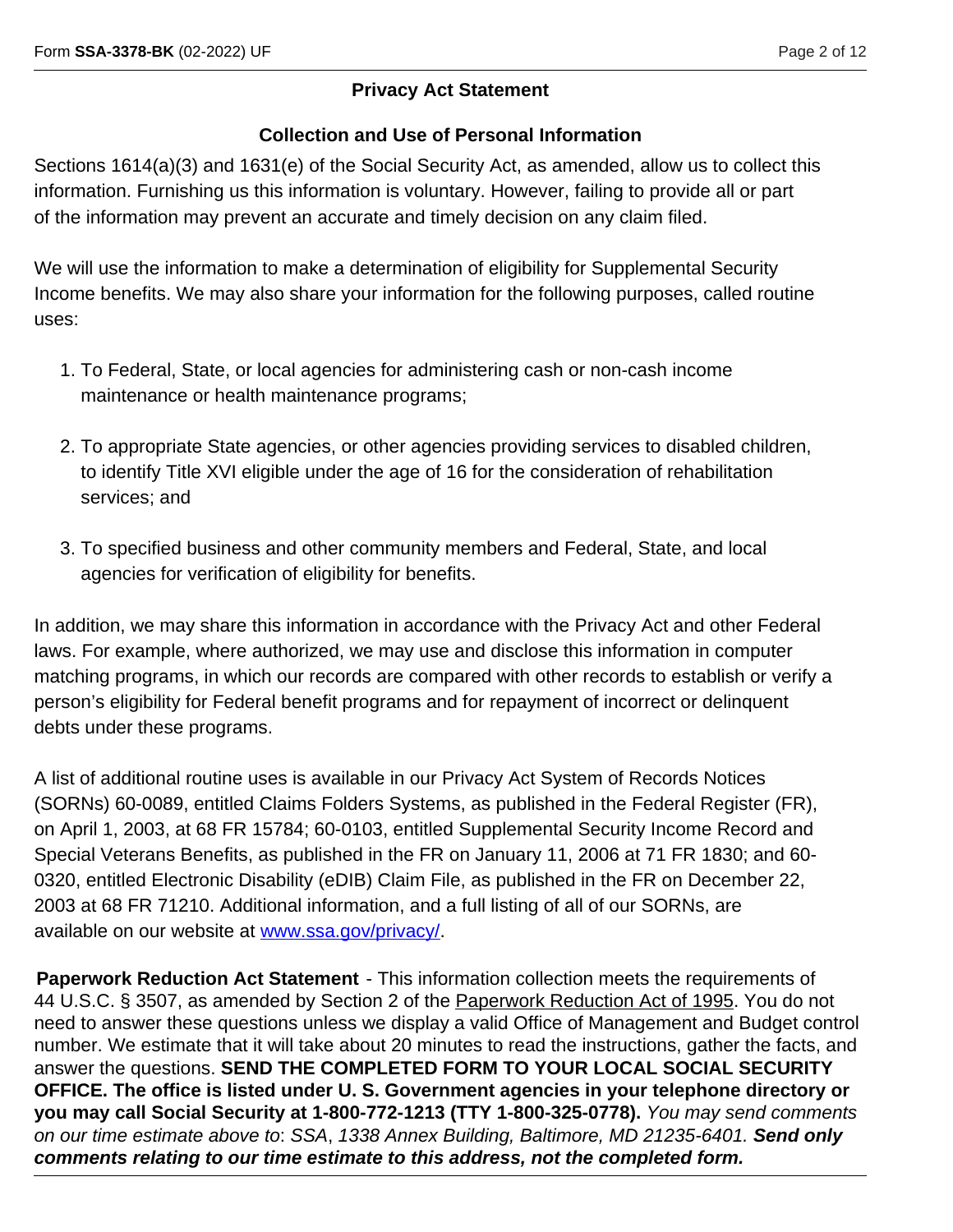### **FUNCTION REPORT - CHILD AGE 6 TO 12th BIRTHDAY**

|                                                                                                                                      | <b>SECTION 1 - IDENTIFYING INFORMATION</b> |                |             |  |  |  |             |              |
|--------------------------------------------------------------------------------------------------------------------------------------|--------------------------------------------|----------------|-------------|--|--|--|-------------|--------------|
|                                                                                                                                      | 1. A. Print NAME OF CHILD:                 |                |             |  |  |  |             |              |
|                                                                                                                                      | <b>FIRST</b>                               | <b>MIDDLE</b>  | <b>LAST</b> |  |  |  |             |              |
|                                                                                                                                      | <b>B. Child's SOCIAL SECURITY NUMBER:</b>  |                |             |  |  |  |             |              |
|                                                                                                                                      | C. Child's DATE OF BIRTH:                  |                |             |  |  |  |             |              |
| Month/Day/Year                                                                                                                       |                                            |                |             |  |  |  |             |              |
|                                                                                                                                      | <b>D. PERSON COMPLETING FORM</b>           |                |             |  |  |  |             |              |
|                                                                                                                                      | NAME:                                      |                |             |  |  |  |             |              |
|                                                                                                                                      | <b>RELATIONSHIP TO CHILD:</b>              |                |             |  |  |  |             |              |
|                                                                                                                                      | DATE FORM COMPLETED:                       | Month/Day/Year |             |  |  |  |             |              |
| DAYTIME TELEPHONE NUMBER (including Area Code):<br>MAILING ADDRESS (Number and Street, Apt. No. (if any), P.O. Box, or Rural Route): |                                            |                |             |  |  |  |             |              |
|                                                                                                                                      |                                            |                |             |  |  |  | <b>CITY</b> | <b>STATE</b> |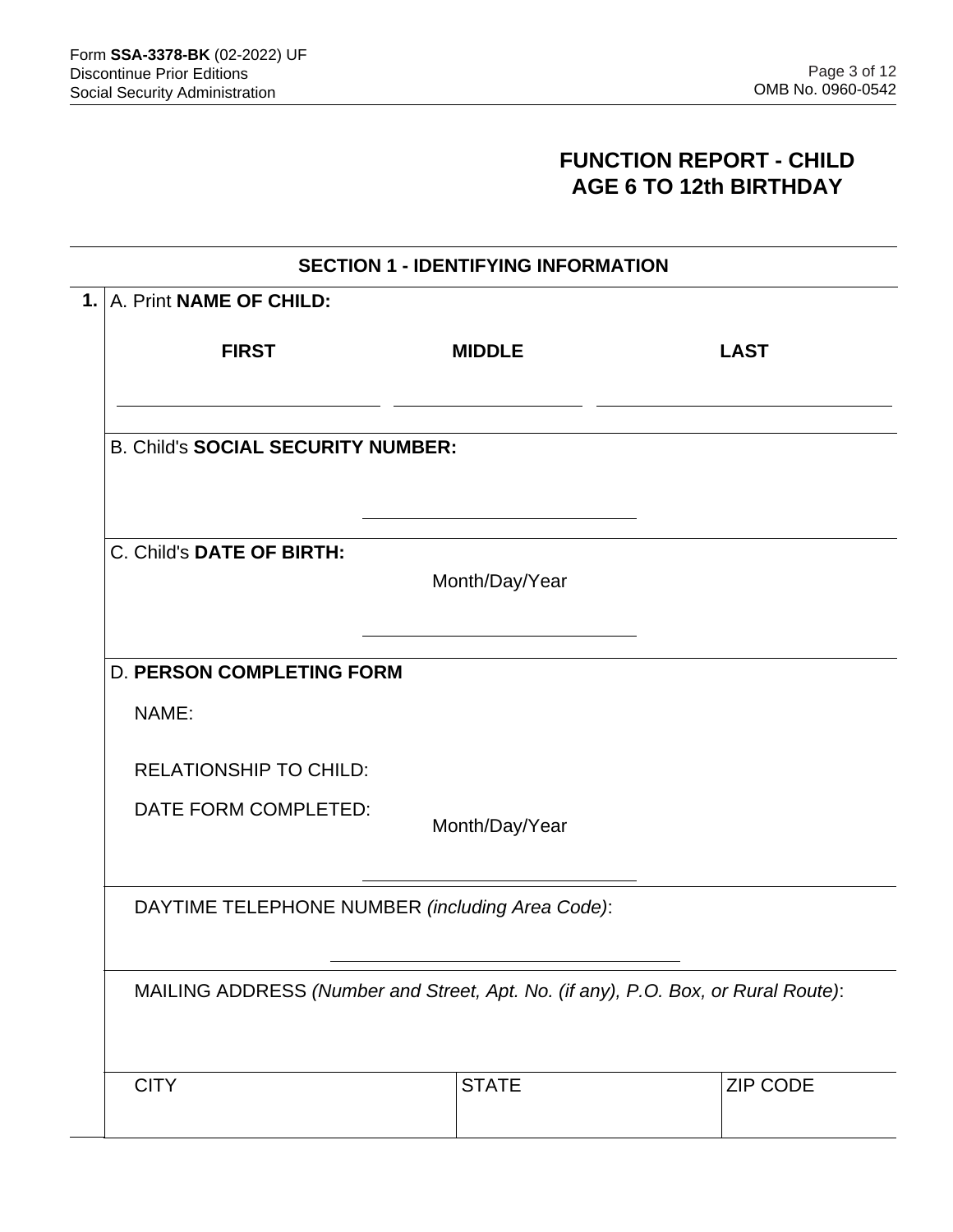| 2. | A. Does the child have<br>problems seeing?  | If "yes," please mark every statement below that is generally true<br>about the child:                                                            |  |  |  |
|----|---------------------------------------------|---------------------------------------------------------------------------------------------------------------------------------------------------|--|--|--|
|    | <b>YES (Continue)</b>                       | Child uses glasses or contact lenses. If the child has<br>problems seeing even with glasses or contact lenses,                                    |  |  |  |
|    | NO (Go to 2.B.)                             | please explain:                                                                                                                                   |  |  |  |
|    |                                             |                                                                                                                                                   |  |  |  |
|    |                                             | Child cannot be fitted for glasses or contact lenses. Explain:                                                                                    |  |  |  |
|    |                                             |                                                                                                                                                   |  |  |  |
|    |                                             | Child has other seeing problems. If so, please describe:                                                                                          |  |  |  |
|    |                                             |                                                                                                                                                   |  |  |  |
|    |                                             |                                                                                                                                                   |  |  |  |
|    |                                             |                                                                                                                                                   |  |  |  |
|    | B. Does the child have<br>problems hearing? | If "yes," please mark every statement below that is generally true<br>about the child:                                                            |  |  |  |
|    | <b>YES (Continue)</b><br>NO (Go to 2.C.)    | Child uses hearing aid(s). If the child has problems hearing<br>even with a hearing aid(s) OR has trouble using a hearing<br>aid, please explain: |  |  |  |
|    |                                             |                                                                                                                                                   |  |  |  |
|    |                                             |                                                                                                                                                   |  |  |  |
|    |                                             | Child cannot be fitted for hearing aid(s).                                                                                                        |  |  |  |
|    |                                             | Child has other hearing problems. If so, please describe:                                                                                         |  |  |  |
|    |                                             |                                                                                                                                                   |  |  |  |
|    |                                             |                                                                                                                                                   |  |  |  |
|    |                                             | Child uses American Sign Language.                                                                                                                |  |  |  |
|    |                                             | Child reads lips.                                                                                                                                 |  |  |  |

**SECTION 2 - FUNCTION DETAILS**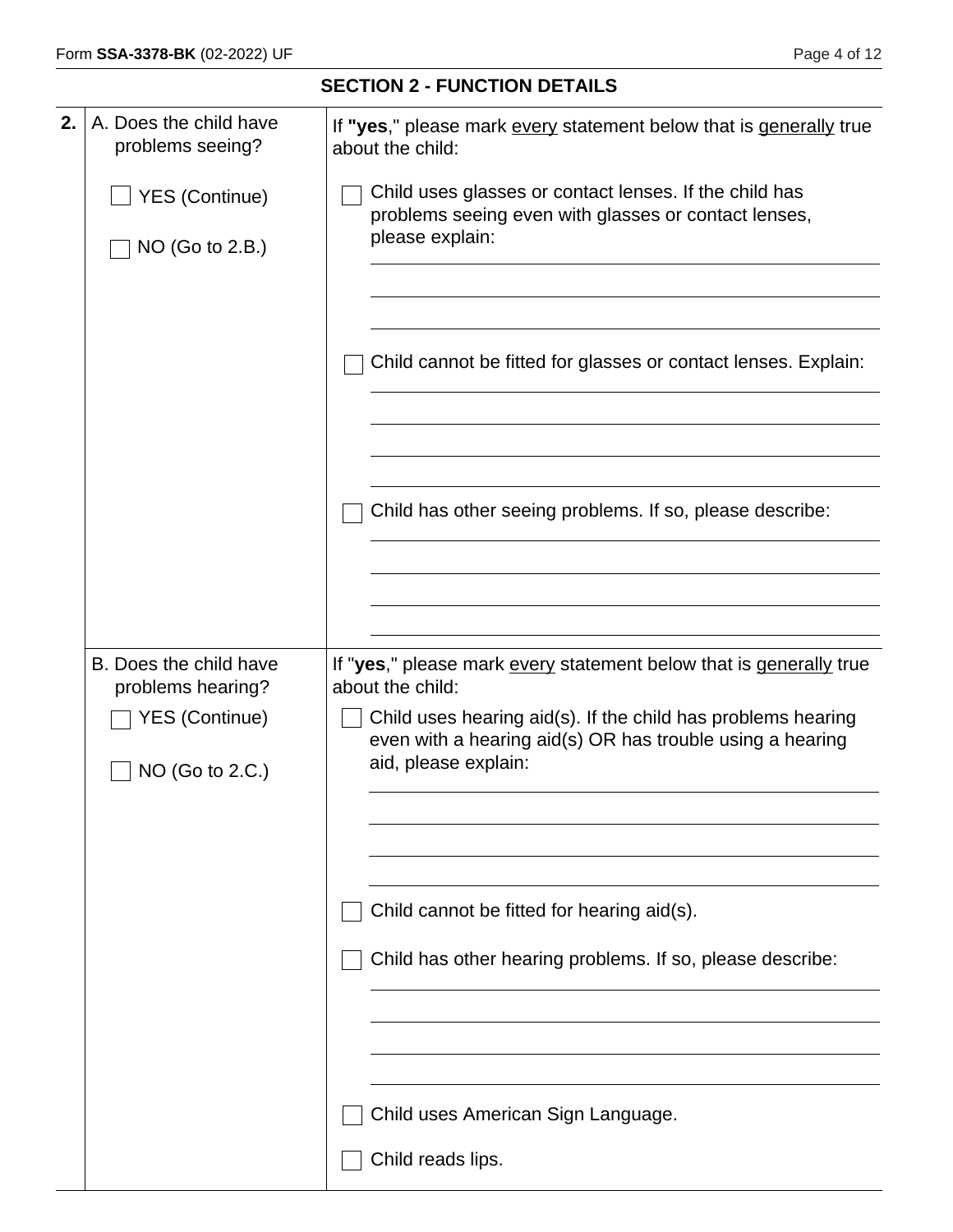| 2. | C. Is the child totally | Does the child have problems talking clearly?                                                                                                         |  |  |
|----|-------------------------|-------------------------------------------------------------------------------------------------------------------------------------------------------|--|--|
|    | unable to talk?         | Yes (answer questions below)                                                                                                                          |  |  |
|    | $YES$ (Go to 2.D.)      | No (continue to question 2.D.)                                                                                                                        |  |  |
|    | NO (Continue)           | If "yes," please mark the block that best describes the child in<br>each of the two statements below, and then describe any other<br>speech problems: |  |  |
|    |                         | Speech can be understood by people who know the child well:                                                                                           |  |  |
|    |                         | Most of the time, or                                                                                                                                  |  |  |
|    |                         | Some of the time, or                                                                                                                                  |  |  |
|    |                         | Hardly ever.                                                                                                                                          |  |  |
|    |                         | Speech can be understood by people who don't know the<br>child well:                                                                                  |  |  |
|    |                         | Most of the time, or                                                                                                                                  |  |  |
|    |                         | Some of the time, or                                                                                                                                  |  |  |
|    |                         | Hardly ever.                                                                                                                                          |  |  |
|    |                         | If the child has other problems talking, please explain:                                                                                              |  |  |
|    |                         |                                                                                                                                                       |  |  |
|    |                         |                                                                                                                                                       |  |  |
|    |                         |                                                                                                                                                       |  |  |
|    |                         |                                                                                                                                                       |  |  |
|    |                         |                                                                                                                                                       |  |  |
|    |                         |                                                                                                                                                       |  |  |
|    |                         |                                                                                                                                                       |  |  |
|    |                         |                                                                                                                                                       |  |  |
|    |                         |                                                                                                                                                       |  |  |
|    |                         |                                                                                                                                                       |  |  |
|    |                         |                                                                                                                                                       |  |  |
|    |                         |                                                                                                                                                       |  |  |
|    |                         |                                                                                                                                                       |  |  |
|    |                         |                                                                                                                                                       |  |  |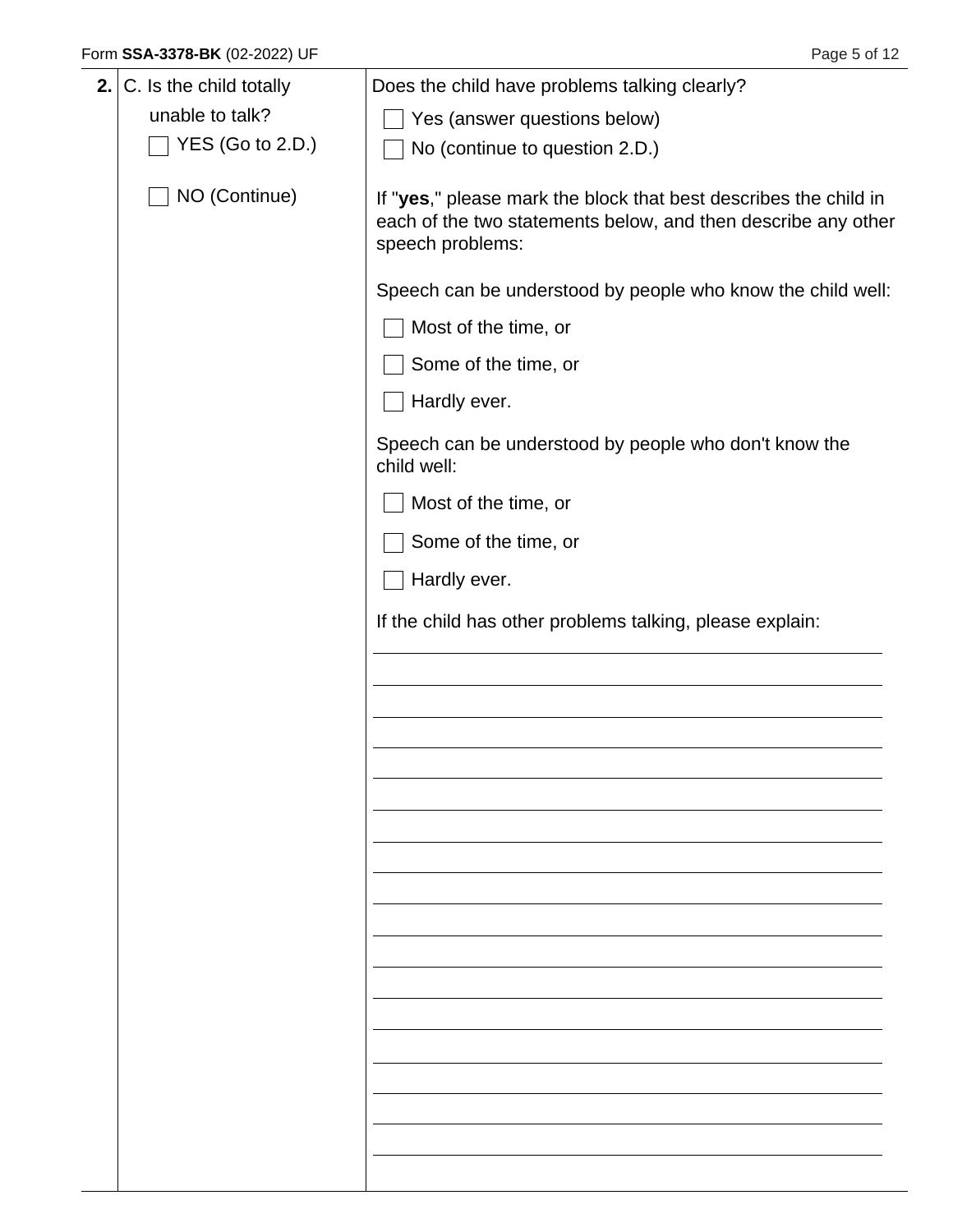| 2. | D. Is the child 's ability to<br>communicate limited? |                 |           | If "yes," or "not sure," please tell us what the child does or can<br>do by marking "yes" or "no" for each of the following:  |
|----|-------------------------------------------------------|-----------------|-----------|-------------------------------------------------------------------------------------------------------------------------------|
|    | <b>YES (Continue)</b>                                 | <b>Yes</b>      |           | No Deliver telephone messages                                                                                                 |
|    | NO (Go to 2.E.)<br><b>NOT SURE</b>                    | <b>Yes</b>      |           | No Repeat stories he or she has heard                                                                                         |
|    | (Continue)                                            | <b>Yes</b>      |           | No Tell jokes or riddles accurately                                                                                           |
|    |                                                       | <b>Yes</b>      |           | No Explain why he or she did something                                                                                        |
|    |                                                       | <b>Yes</b>      | <b>No</b> | Uses sentences with "because," "what if,"<br>or "should have been"                                                            |
|    |                                                       | <b>Yes</b>      |           | No Talks with family                                                                                                          |
|    |                                                       | <b>Yes</b>      |           | <b>No</b> Talks with friends                                                                                                  |
|    |                                                       | to communicate: |           | If necessary, please explain. In addition, please tell us<br>anything else you think we should know about the child's ability |
|    |                                                       |                 |           |                                                                                                                               |
|    |                                                       |                 |           |                                                                                                                               |
|    |                                                       |                 |           |                                                                                                                               |
|    |                                                       |                 |           |                                                                                                                               |
|    |                                                       |                 |           |                                                                                                                               |
|    |                                                       |                 |           |                                                                                                                               |
|    |                                                       |                 |           |                                                                                                                               |
|    |                                                       |                 |           |                                                                                                                               |
|    |                                                       |                 |           |                                                                                                                               |
|    |                                                       |                 |           |                                                                                                                               |
|    |                                                       |                 |           |                                                                                                                               |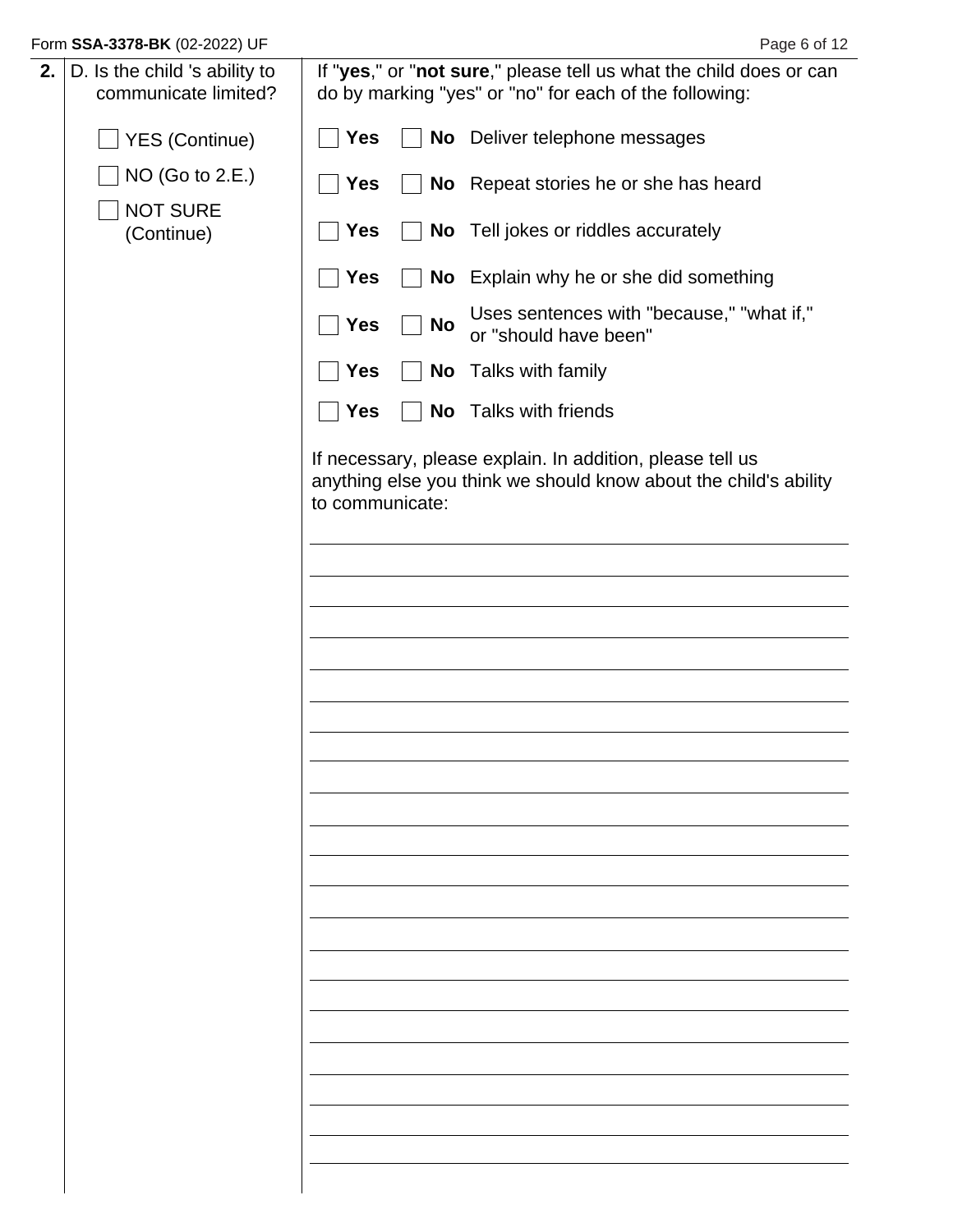| 2. | E. Is the child's ability<br>to progress in |              |           | If "yes," or "not sure," please tell us what the child does or can do by<br>checking "yes" or "no" for each of the following:             |
|----|---------------------------------------------|--------------|-----------|-------------------------------------------------------------------------------------------------------------------------------------------|
|    | learning limited?<br><b>YES (Continue)</b>  | Yes          |           | No Read capital letters of alphabet                                                                                                       |
|    | NO (Go to 2.F.)                             | <b>Yes</b>   |           | No Read capital letters and small letters                                                                                                 |
|    | <b>NOT SURE</b><br>(Continue)               | <b>Yes</b>   |           | <b>No</b> Read simple words                                                                                                               |
|    |                                             | <b>Yes</b>   |           | No Read and understands simple sentences                                                                                                  |
|    |                                             | <b>Yes</b>   | <b>No</b> | Read and understands stories in books<br>or magazines                                                                                     |
|    |                                             | <b>Yes</b>   | <b>No</b> | <b>Print some letters</b>                                                                                                                 |
|    |                                             | <b>Yes</b>   | No        | Print name                                                                                                                                |
|    |                                             | <b>Yes</b>   |           | <b>No</b> Write in longhand (script)                                                                                                      |
|    |                                             | <b>Yes</b>   |           | No Spell most 3-4 letter words                                                                                                            |
|    |                                             | <b>Yes</b>   |           | No Write a simple story with 6-7 sentences                                                                                                |
|    |                                             | <b>Yes</b>   |           | No Add and subtract numbers over 10                                                                                                       |
|    |                                             | <b>Yes</b>   | <b>No</b> | Knows days of the week and months of<br>the year                                                                                          |
|    |                                             | <b>Yes</b>   | No        | Understands money - can make correct<br>change                                                                                            |
|    |                                             | <b>Yes</b>   |           | No Tells time                                                                                                                             |
|    |                                             | in learning: |           | If necessary, please explain. In addition, please tell us anything<br>else you think we should know about the child's ability to progress |
|    |                                             |              |           |                                                                                                                                           |
|    |                                             |              |           |                                                                                                                                           |
|    |                                             |              |           |                                                                                                                                           |
|    |                                             |              |           |                                                                                                                                           |
|    |                                             |              |           |                                                                                                                                           |
|    |                                             |              |           |                                                                                                                                           |
|    |                                             |              |           |                                                                                                                                           |
|    |                                             |              |           |                                                                                                                                           |
|    |                                             |              |           |                                                                                                                                           |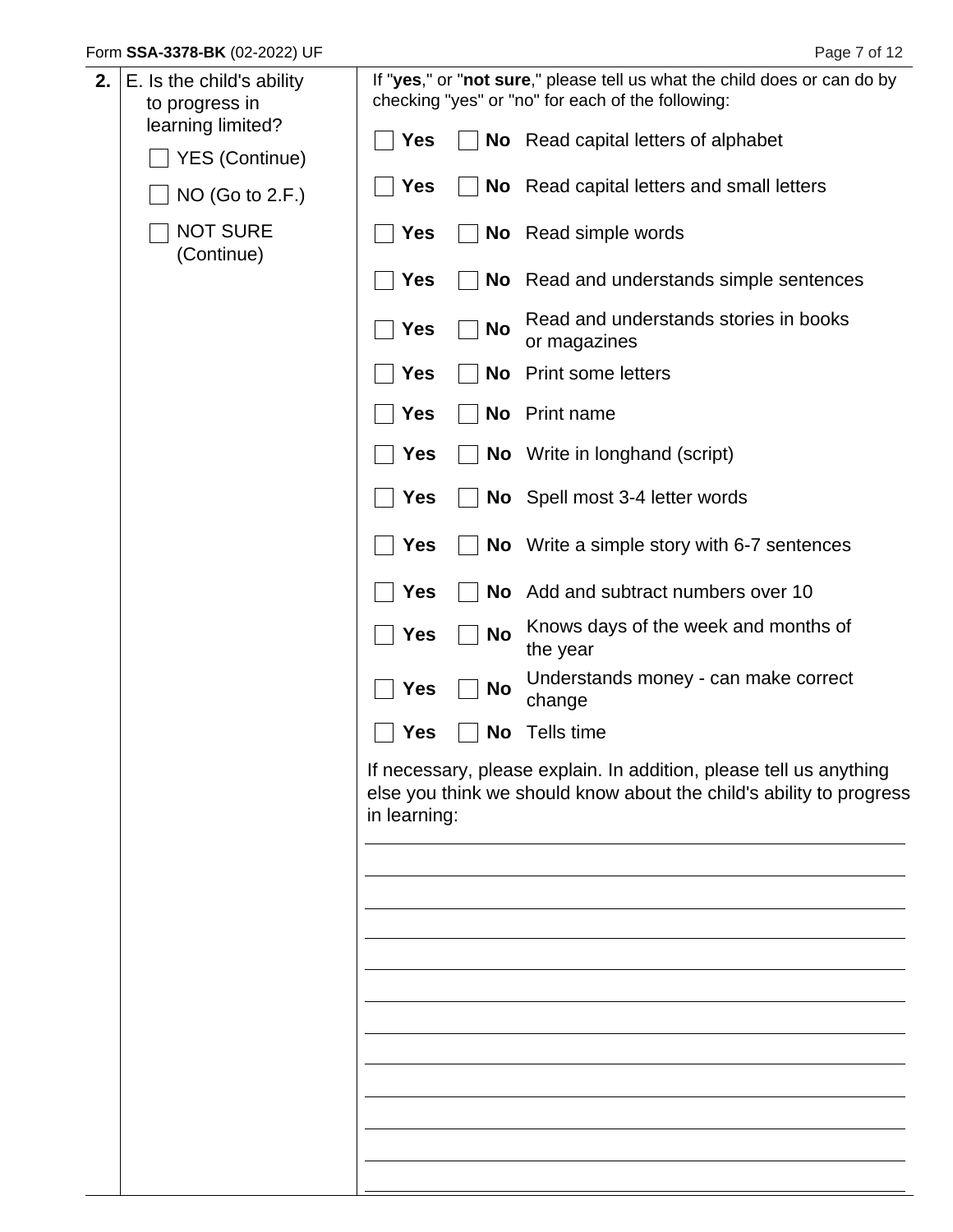| 2. | F. Are the child's physical<br>abilities limited? |            | If "yes," or "not sure," please tell us what the child does or can<br>do by checking "yes" or "no" for each of the following:             |
|----|---------------------------------------------------|------------|-------------------------------------------------------------------------------------------------------------------------------------------|
|    | △ YES (Continue)                                  | Yes        | No Walk                                                                                                                                   |
|    | NO (Go to 2.G.)                                   | <b>Yes</b> | No Run                                                                                                                                    |
|    | <b>NOT SURE</b><br>(Continue)                     | Yes        | No Throw a ball                                                                                                                           |
|    |                                                   | Yes        | No Ride a bike                                                                                                                            |
|    |                                                   | <b>Yes</b> | No Jump rope                                                                                                                              |
|    |                                                   | <b>Yes</b> | No Use roller skates or roller blades                                                                                                     |
|    |                                                   | <b>Yes</b> | No Swim                                                                                                                                   |
|    |                                                   | <b>Yes</b> | No Use scissors                                                                                                                           |
|    |                                                   | <b>Yes</b> | No Work video game controls                                                                                                               |
|    |                                                   | <b>Yes</b> | No Dress/undress dolls or action figures                                                                                                  |
|    |                                                   |            | If necessary, please explain. In addition, please tell us anything<br>else you think we should know about the child's physical abilities: |
|    |                                                   |            |                                                                                                                                           |
|    |                                                   |            |                                                                                                                                           |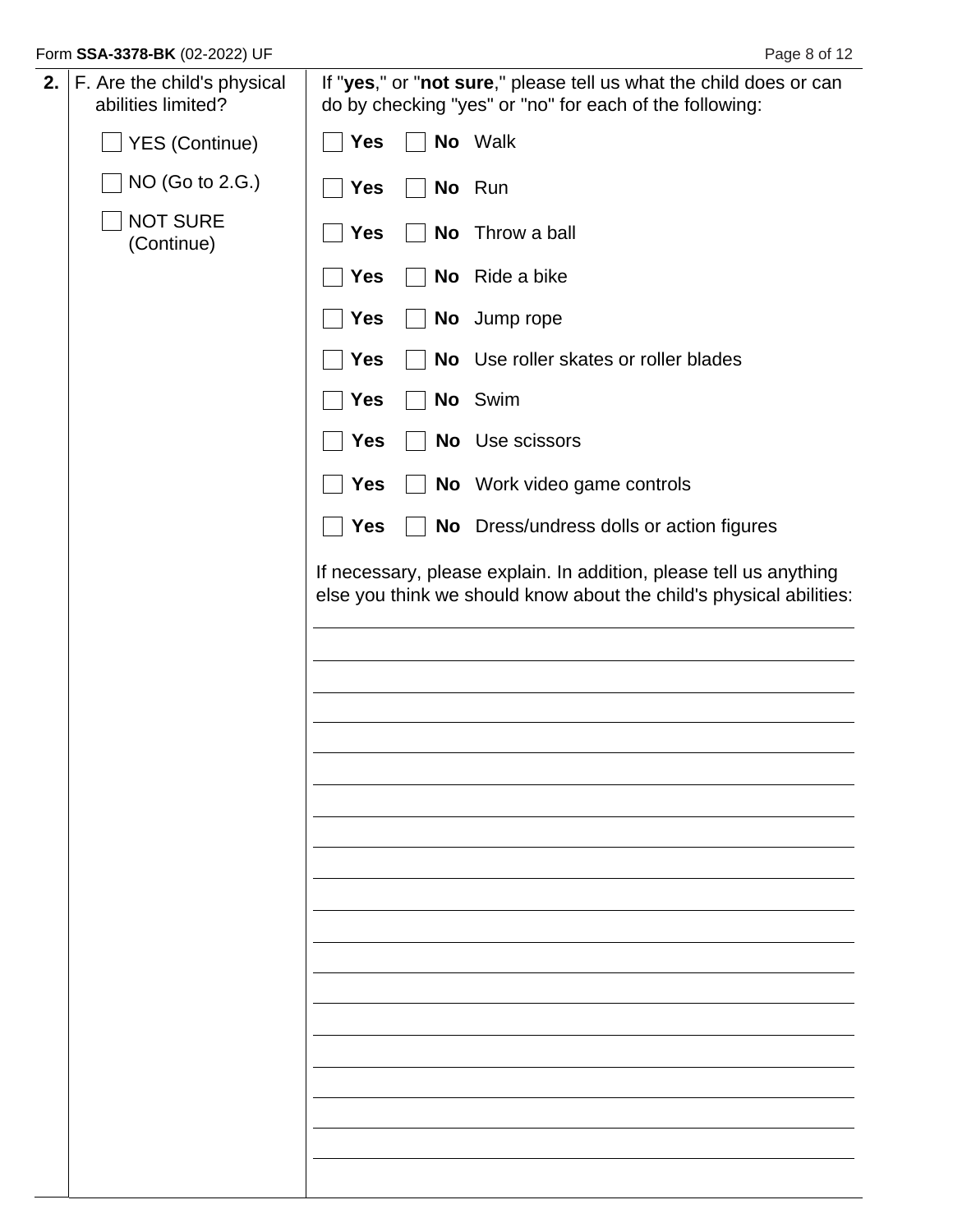| 2. | G. Does the child's<br>impairment(s) affect his | If "yes," or "not sure," please tell us what the child does or can<br>do by checking "yes" or "no" for each of the following:                        |
|----|-------------------------------------------------|------------------------------------------------------------------------------------------------------------------------------------------------------|
|    | or her behavior with<br>other people?           | <b>Yes</b><br>No Has friends his or her own age                                                                                                      |
|    | <b>YES (Continue)</b>                           | No Can make new friends<br><b>Yes</b>                                                                                                                |
|    | NO (Go to 2.H.)                                 | Generally gets along with you or other<br><b>No</b><br><b>Yes</b><br>adults                                                                          |
|    | <b>NOT SURE</b><br>(Continue)                   | <b>Yes</b><br>No Generally gets along with school teachers                                                                                           |
|    |                                                 | Plays team sports (for example, baseball,<br><b>Yes</b><br><b>No</b><br>basketball, soccer)                                                          |
|    |                                                 | If necessary, please explain. In addition, please tell us anything<br>else you think we should know about the child's behavior with<br>other people: |
|    |                                                 |                                                                                                                                                      |
|    |                                                 |                                                                                                                                                      |
|    |                                                 |                                                                                                                                                      |
|    |                                                 |                                                                                                                                                      |
|    |                                                 |                                                                                                                                                      |
|    |                                                 |                                                                                                                                                      |
|    |                                                 |                                                                                                                                                      |
|    |                                                 |                                                                                                                                                      |
|    |                                                 |                                                                                                                                                      |
|    |                                                 |                                                                                                                                                      |
|    |                                                 |                                                                                                                                                      |
|    |                                                 |                                                                                                                                                      |
|    |                                                 |                                                                                                                                                      |
|    |                                                 |                                                                                                                                                      |
|    |                                                 |                                                                                                                                                      |
|    |                                                 |                                                                                                                                                      |
|    |                                                 |                                                                                                                                                      |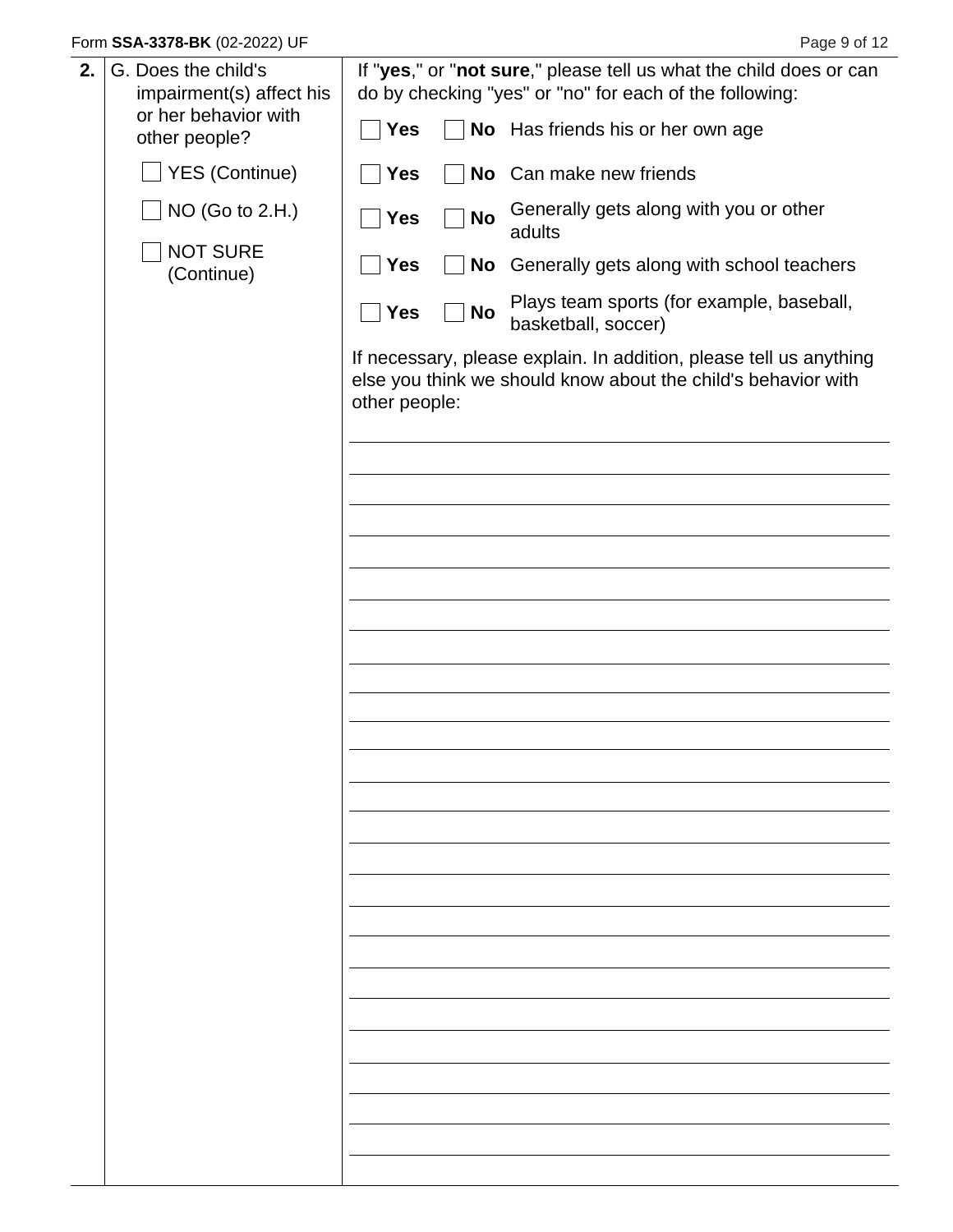| 2. | H. Does the child's<br>impairment(s) affect his  | If "yes," or "not sure," please tell us what the child does or can do<br>by checking "yes" or "no" for each of the following: |    |                                                                                                                                                                                                                 |  |
|----|--------------------------------------------------|-------------------------------------------------------------------------------------------------------------------------------|----|-----------------------------------------------------------------------------------------------------------------------------------------------------------------------------------------------------------------|--|
|    | or her ability to help<br>himself or herself and | <b>Yes</b>                                                                                                                    |    | No Uses zipper by self                                                                                                                                                                                          |  |
|    | cooperate with others<br>in taking care of       | <b>Yes</b>                                                                                                                    |    | No Buttons clothes by self                                                                                                                                                                                      |  |
|    | personal needs?                                  | <b>Yes</b>                                                                                                                    | No | Ties shoelaces                                                                                                                                                                                                  |  |
|    | <b>YES (Continue)</b>                            | <b>Yes</b>                                                                                                                    |    | No Takes a bath or shower without help                                                                                                                                                                          |  |
|    | NO (Go to 2.I.)<br><b>NOT SURE</b>               | <b>Yes</b>                                                                                                                    |    | No Brushes teeth                                                                                                                                                                                                |  |
|    | (Continue)                                       | <b>Yes</b>                                                                                                                    |    | No Combs or brushes hair                                                                                                                                                                                        |  |
|    |                                                  | <b>Yes</b>                                                                                                                    |    | No Washes hair by self                                                                                                                                                                                          |  |
|    |                                                  | <b>Yes</b>                                                                                                                    |    | No Chooses clothes by self                                                                                                                                                                                      |  |
|    |                                                  | <b>Yes</b>                                                                                                                    |    | No Eats by self using a knife, fork, and spoon                                                                                                                                                                  |  |
|    |                                                  | <b>Yes</b>                                                                                                                    |    | No Picks up and puts away toys                                                                                                                                                                                  |  |
|    |                                                  | <b>Yes</b>                                                                                                                    |    | No Hangs up clothes                                                                                                                                                                                             |  |
|    |                                                  | <b>Yes</b>                                                                                                                    | No | Helps around the house (for example,<br>washes or dries dishes, makes bed(s),<br>sweeps/vacuums floor, rakes or mows<br>yard, helps with laundry)                                                               |  |
|    |                                                  | <b>Yes</b>                                                                                                                    | No | Does what he or she is told most of the time                                                                                                                                                                    |  |
|    |                                                  | Yes                                                                                                                           | No | Obeys safety rules; for instance, looks for<br>cars before crossing street                                                                                                                                      |  |
|    |                                                  | <b>Yes</b>                                                                                                                    |    | No Gets to school on time                                                                                                                                                                                       |  |
|    |                                                  | <b>Yes</b>                                                                                                                    |    | No Accepts criticism or correction                                                                                                                                                                              |  |
|    |                                                  |                                                                                                                               |    | If necessary, please explain. In addition, please tell us anything<br>else you think we should know about the child's ability to help him<br>or herself and cooperate with others in caring for personal needs: |  |
|    |                                                  |                                                                                                                               |    |                                                                                                                                                                                                                 |  |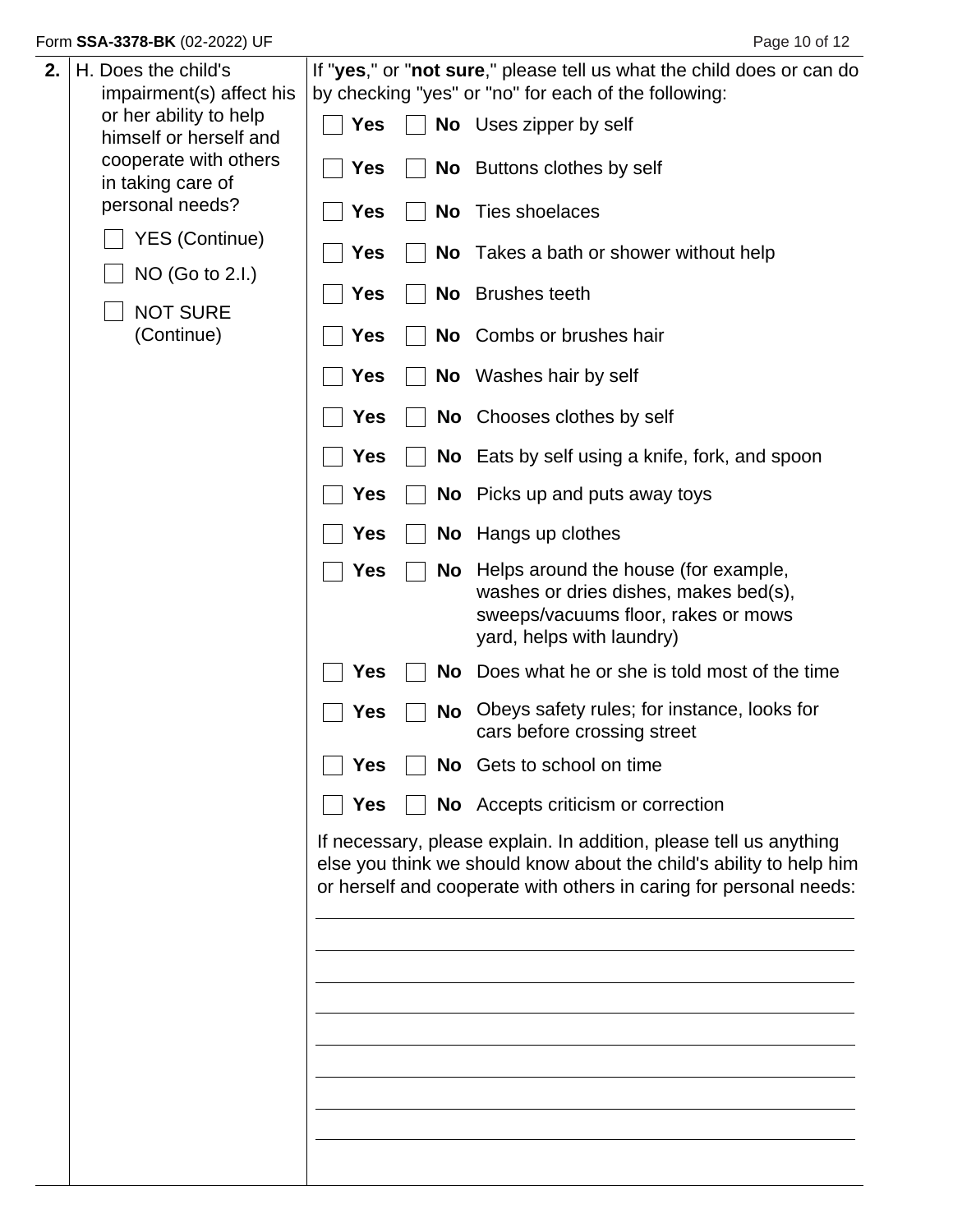| 2. | I. Is the child's ability to<br>pay attention and stick<br>with a task limited?<br><b>YES (Continue)</b><br>NO (Go to 2.J.)<br><b>NOT SURE</b><br>(Continue) | <b>Yes</b><br><b>Yes</b><br><b>Yes</b><br><b>Yes</b><br><b>Yes</b> | <b>No</b> | If "yes," or "not sure," please tell us what the child does or can do<br>by checking "yes" or "no" for each of the following:<br>No Keeps busy on his/her own<br>No Finishes things he or she starts<br>Works on arts and crafts projects (draws,<br>paints, knits, does woodwork)<br>No Completes homework<br>No Completes chores most of the time |
|----|--------------------------------------------------------------------------------------------------------------------------------------------------------------|--------------------------------------------------------------------|-----------|-----------------------------------------------------------------------------------------------------------------------------------------------------------------------------------------------------------------------------------------------------------------------------------------------------------------------------------------------------|
|    |                                                                                                                                                              |                                                                    |           | If necessary, please explain. In addition, please tell us anything<br>else you think we should know about the child's ability to pay<br>attention and stick with a task:                                                                                                                                                                            |
|    |                                                                                                                                                              |                                                                    |           | J. Please tell us anything else about the child that you think we should know.                                                                                                                                                                                                                                                                      |
|    |                                                                                                                                                              |                                                                    |           |                                                                                                                                                                                                                                                                                                                                                     |